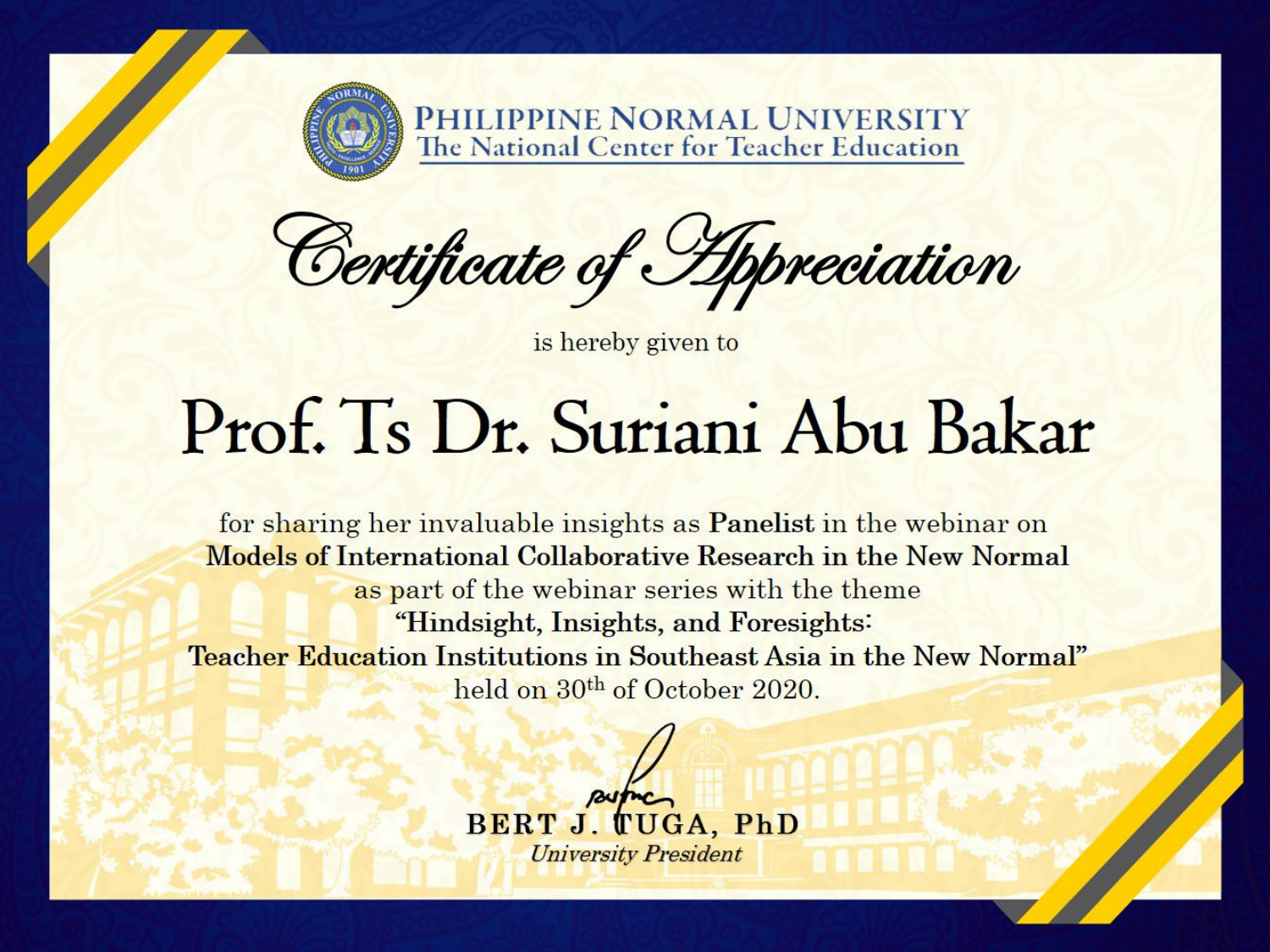

REPUBLIKA NG PILIPINAS Republic of the Philippines PAMANTASANG NORMAL NG PILIPINAS Philippine Normal University ANG PAMBANSANG SENTRO SA EDUKASYONG PANGGURO The National Center for Teacher Education Maynila Manila

October 16, 2020

## **Professor Ts Dr. Suriani Abu Bakar** *Deputy Vice Chancellor, Research and Innovation* **University Pendidikan Sultan Idris**

## Dear **Professor Ts Dr. Suriani Abu Bakar:**

We are pleased to inform you that the Philippine Normal University is spearheading a webinar series that will run from September to December 2020 with funding from CHED. The theme of this online event is **Hindsight, Insights, and Foresights: Teacher Education Institutions in Southeast Asia in the New Normal**.

The webinar series will focus on the teacher education curriculum in the new normal and beyond, pedagogies and technologies, and assessment of learning outcomes in teacher education. The resource speakers will come from highly respected Teacher Education Institutions (TEI) in the region. The webinar will be conducted using an online platform and will be simultaneously aired via Facebook Live.

| <b>Topic</b>                                          | Date                        |
|-------------------------------------------------------|-----------------------------|
| Curricular Transformations in Teacher Education in    | September 25, 2020 (Friday) |
| Southeast Asia                                        | 10:00 a.m. GMT $+8$         |
| Challenges and Opportunities in ASEAN Pre-Service     | October 16, 2020 (Friday)   |
| <b>Teachers Mobility</b>                              | 10:00 a.m. $GMT +8$         |
| Models of International Collaborative Research in the | October 30, 2020 (Friday)   |
| New Normal                                            | 10:00 a.m. GMT $+8$         |
| Innovations in Instructional Delivery and Assessment  | November 13, 2020 (Friday)  |
|                                                       | 10:00 a.m. $GMT +8$         |
| Re-setting Teacher Education in the New Normal        | November 27, 2020 (Friday)  |
|                                                       | 10:00 a.m. GMT $+8$         |

The table below lists the topics to be discussed during the online events:

In view of this, we would like to invite you to be **one of the panelists** for the topic on **Models of International Collaborative Research in the New Normal** on October 30, 2020, 10:00 a.m. (Philippine time). You are given 15 minutes to share your insights about the topic and the initiatives in the context of your country and institution. We will provide you with the link to the online platform we will be using at least a week before the event.

Should you have any concerns, your office may get in touch with Mr. John Carlo M. Ramos, Chair of the Webinar Secretariat, through [lio@pnu.edu.ph](mailto:lio@pnu.edu.ph) / [ramos.jcm@pnu.edu.ph](mailto:ramos.jcm@pnu.edu.ph) or through  $+ 639163874588$ .